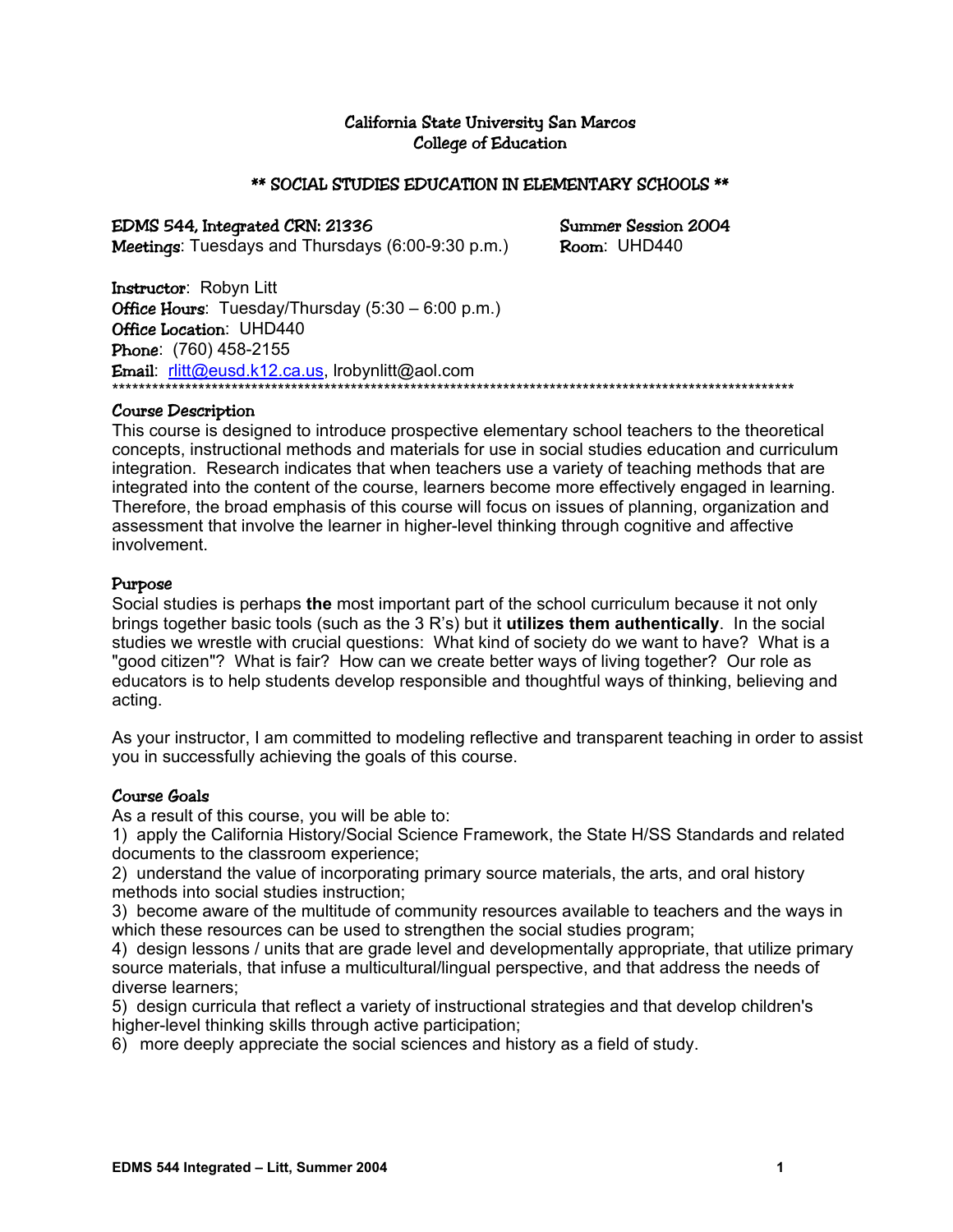# Required Texts

- CSDE. (2000). History-Social Science Framework (for California Public Schools K-12). Sacramento, CA. (H/SS) www.cde.ca.gov/cilbranch/cfir/hsssbeup.pdf
- Turner, T. N. (2003). Essentials of Classroom Teaching: Elementary Social Studies. Boston: Allyn and Bacon. (T)

## **Recommended Texts**

San Diego County Office of Education (2001). Pages of the Past: K-6 Literature Aligned to H/SS Standards. (PP)

*Additional readings from previously purchased, Successful Inclusive Teaching by Joyce Choate and handouts provided by the instructor will be required.* 

#### Professionalism/Dispositions

Because this course is part of an accredited program that leads to professional certification, students are expected to demonstrate behavior consistent with a professional career. Lack of professionalism in any of the following areas will alter the final grade:

1. Attend all class meetings. More than one absence will lower your grade in the following manner: the final grade will drop by one-third letter for every absence. The College of Education Attendance Policy (stated on page 7) will be followed. Serious illness or other emergencies will be evaluated on a case-by-case basis. If you will miss a class session*,* please notify the instructor in writing (email) as soon as possible.

2. Arrive on time just as you would at a school site. Late arrivals to and early departures from class are not acceptable, and will result in a drop in the final grade.

3. Interact professionally and collaborate responsibly with your colleagues and professor. Teacher education is a professional preparation program and students will be expected to adhere to standards of dependability, and academic honesty. Prepare carefully for class, be ready to discuss readings and assignments thoughtfully.

#### 4. Each written assignment is expected to have a clear organizational presentation and be free of grammar, punctuation and spelling errors.

5. Complete all assignments on time. Late assignments will receive a 20% reduction in points for each day late. Occasionally a student may be asked to revise an assignment. If so, the revised work must be submitted no later than one week after it was returned and may not be eligible for full credit. If you are absent when an assignment is due, you may submit the work via email (except for Physical Model) so that it is not counted late. Please request return receipt from your toolbar when submitting an assignment via email due to absence. Receipt of the assignment will be returned by the instructor.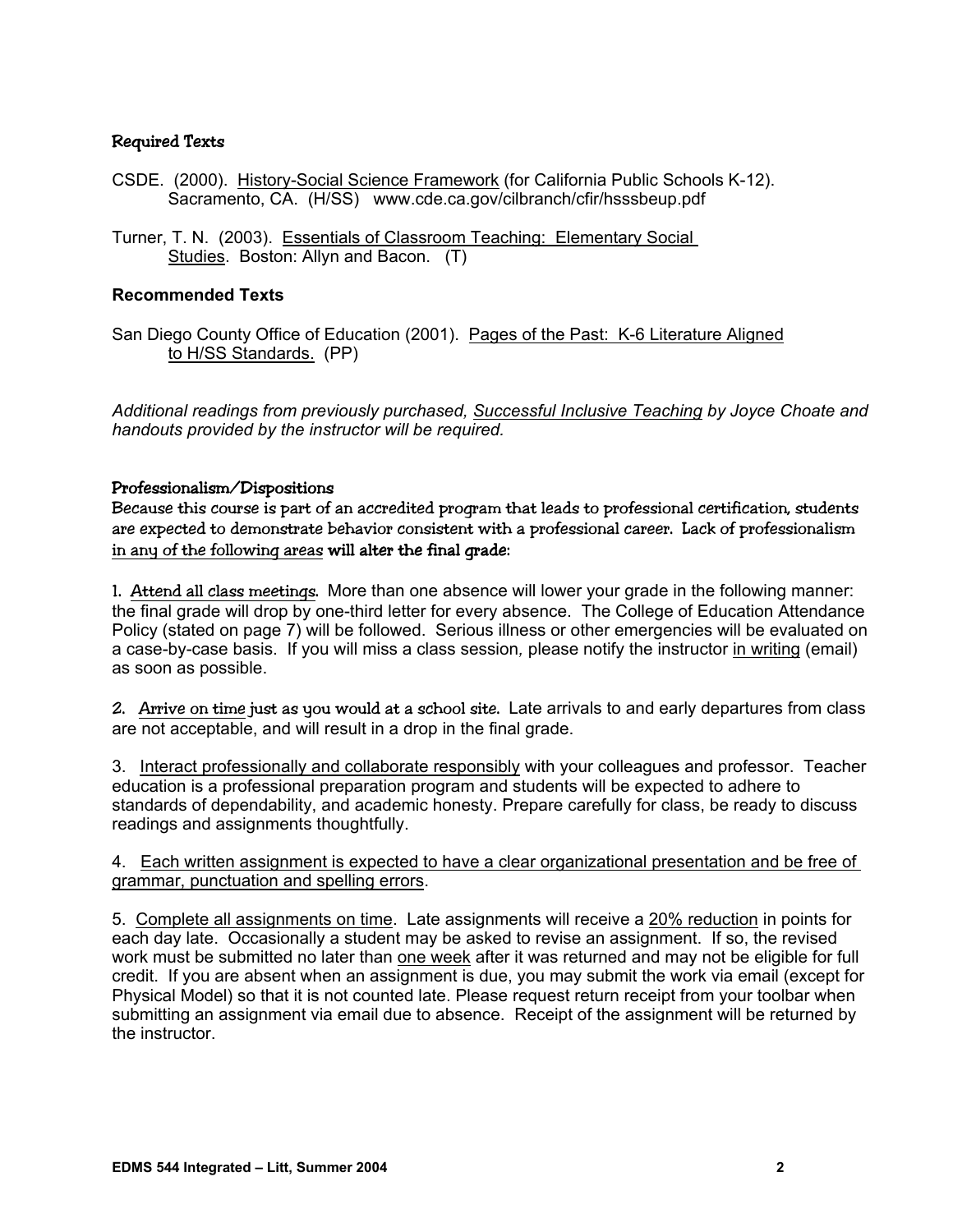# **California Commission on Teacher Credentialing**

# **Standards Alignment:**

The course objectives, assignment, and assessments have been aligned with the CTC standards for the Multiple Subjects Credential. Please be sure to incorporate artifacts from this class into your final comprehensive portfolio. The following standards are addressed in this class:

### Primary Standards

- 3: Relationships Between Theory and Practice
- 4: Pedagogical Thought and Reflective Practice
- 5: Equity, Diversity, and Access to the Core Curriculum
- 8: Pedagogical Preparation for Subject-Specific Content Instruction

### **Secondary Standards**

- 6: Opportunities to Learn and Reflect on Teaching in all Subject Areas
- 7: Preparation to Teach Reading-Language Arts
- 9: Using Computer-Based Technology in the Classroom
- 10: Preparation for Learning to Create a Supportive, Healthy Environment for Student Learning
- 11: Preparation to Use Educational Ideas and Research
- 12: Professional Perspectives Toward Student Learning and the Teaching Profession
- 13: Preparation to Teach English Learners
- 14: Preparation to Teach Special Populations in General Education Classrooms

### **Teacher Performance Expectation (TPE) Competencies:**

This course is designed to help teachers seeking the Multiple Subjects Credential to develop the skills, knowledge, and attitudes necessary to assist schools and districts in implementing effective programs for all students. The successful candidate will be able to merge theory and practice in order to realize a comprehensive and extensive educational program for all students. The following TPE's are addressed in this course:

#### Primary Emphasis:

TPE 1a: Subject Specific pedagogical Skills for a MS Teaching Assignment

- TPE 2: Monitoring Student Learning During Instruction
- TPE 4: Making Content Accessible
- TPE 5: Student Engagement
- TPE 6: Developmentally Appropriate Teaching Practices
- TPE 6 a & b: Developmentally Appropriate Practices in Grades K-3 and 4-8
- TPE 9: Instructional Planning
- TPE 10: Instructional Time

#### **Secondary Emphasis:**

TPE 3: Interpretations and Use of Assessments

- TPE 6d: Developmentally Appropriate Practices for Special Education
- TPE 7: Teaching English Learners
- TPE 8: Learning About Students
- TPE 11: Social Environment
- TPE 12: Professional, Legal, and Ethical Obligation
- TPE 13: Professional Growth
- TPE 14: Technology
- TPE 15: Issues of Social Justice and Equity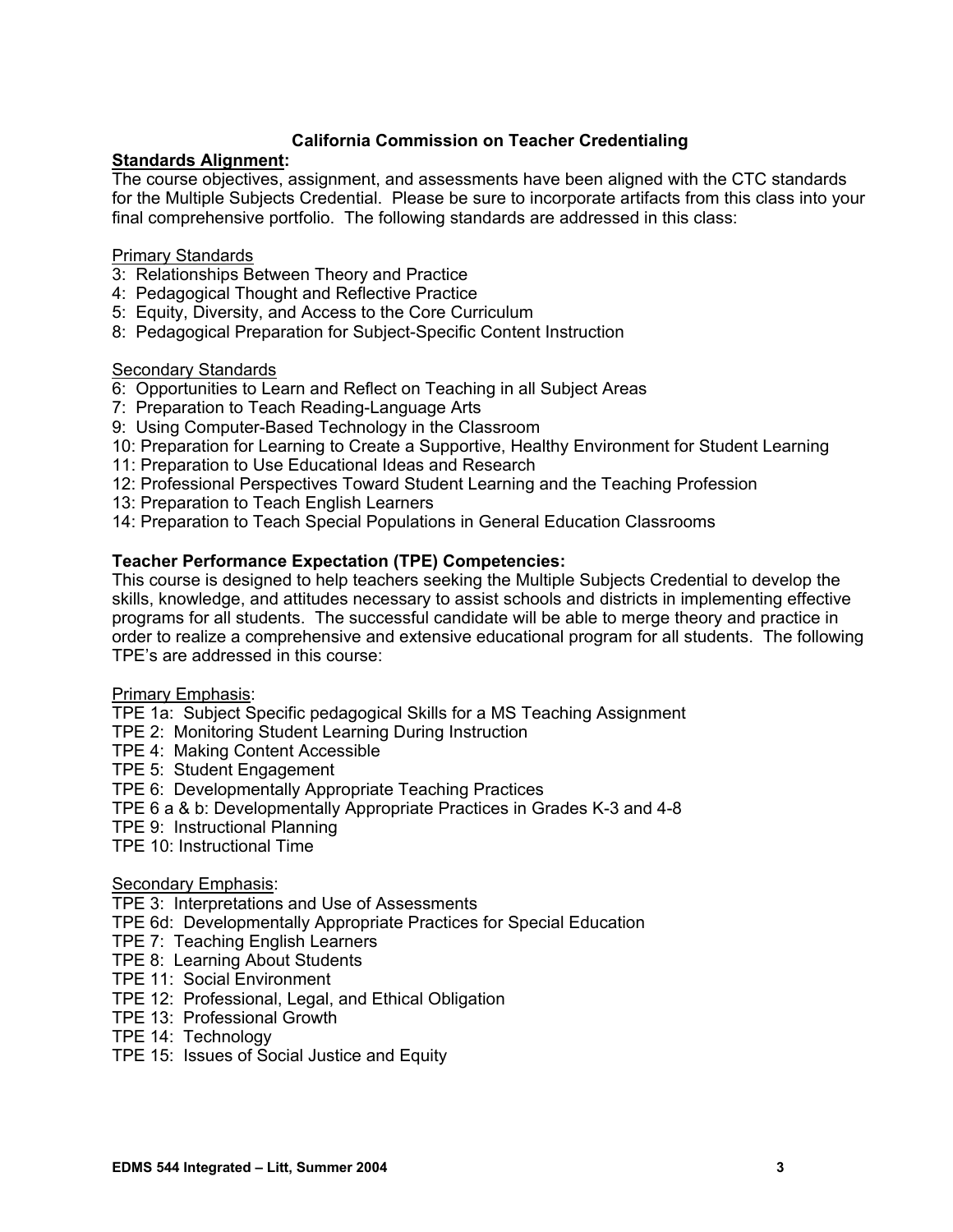### **CLAD Competencies** supported by this course:

Part 3: Culture and Cultural Diversity

- I.A. Definitions of culture
- I.C. Intragroup differences
- I.D. Physical geography and its effects on culture
- II.A What teachers should learn about their students
- II.B. How teachers can learn about their students
- II.C. How teachers can use what they learn about their students (culturally responsive pedagogy)
- III.A. Concepts of cultural contact
- III.D. Strategies for conflict resolution
- IV.A. Historical perspectives
- IV.B. Demography
- IV.C. Migration and Immigration

The Standards, Teacher Performance Expectations and CLAD Competencies identified above are addressed in EDMS 544 through class discussions, activities, oral/visual presentations, and written assignments.

# **ASSIGNMENTS**

*Detailed instructions for some course assignments will also be handed out in class.* 

# Reading Response Journal 20%

*(TPEs addressed through this assignment are: 1a, 2, 3, 4, 5, 6, 6a, 6b, 6d, 7, 8, 9, 10, 11, 12)* 

The assigned readings provide an important foundation for your increasing understanding of how to effectively teach social studies. To aid you in remembering the readings, and assist you with meaningful class participation, you are asked to respond to each reading assignment by coming to class with an entry in your reading response journal (Blue Book) summarizing key points from the assigned reading for that day. Response journals will be checked randomly and may be collected at the professor's discretion. Response journals may also be referenced by you to answer open-ended prompts about assigned readings. Please structure each page with: (1) reading identification (T:8, for example),

(2) key points from the reading (you may include graphics),

(3) a paragraph toward the bottom that connects the reading to your perspectives/ experience,

(4) one question that the reading assignment prompts you to ask at this time.

# **Example 10%** Finding the *Social Studies in You! A Physical Model* 10%

*(TPEs addressed through this assignment are: 1a, 4, 6a, 6b, 7, 8, 11)* 

Have you ever tried to explain who you are through six of the social studies disciplines? For this assignment you will reintroduce yourself to a group in our class by creating a physical model that illustrates aspects of you through each of the disciplines. You may use photographs, drawings, cutouts, objects, your imagination, etc. This activity models a way to engage your students, and will demonstrate your awareness of the disciplines. Aim to present for 4-5 minutes.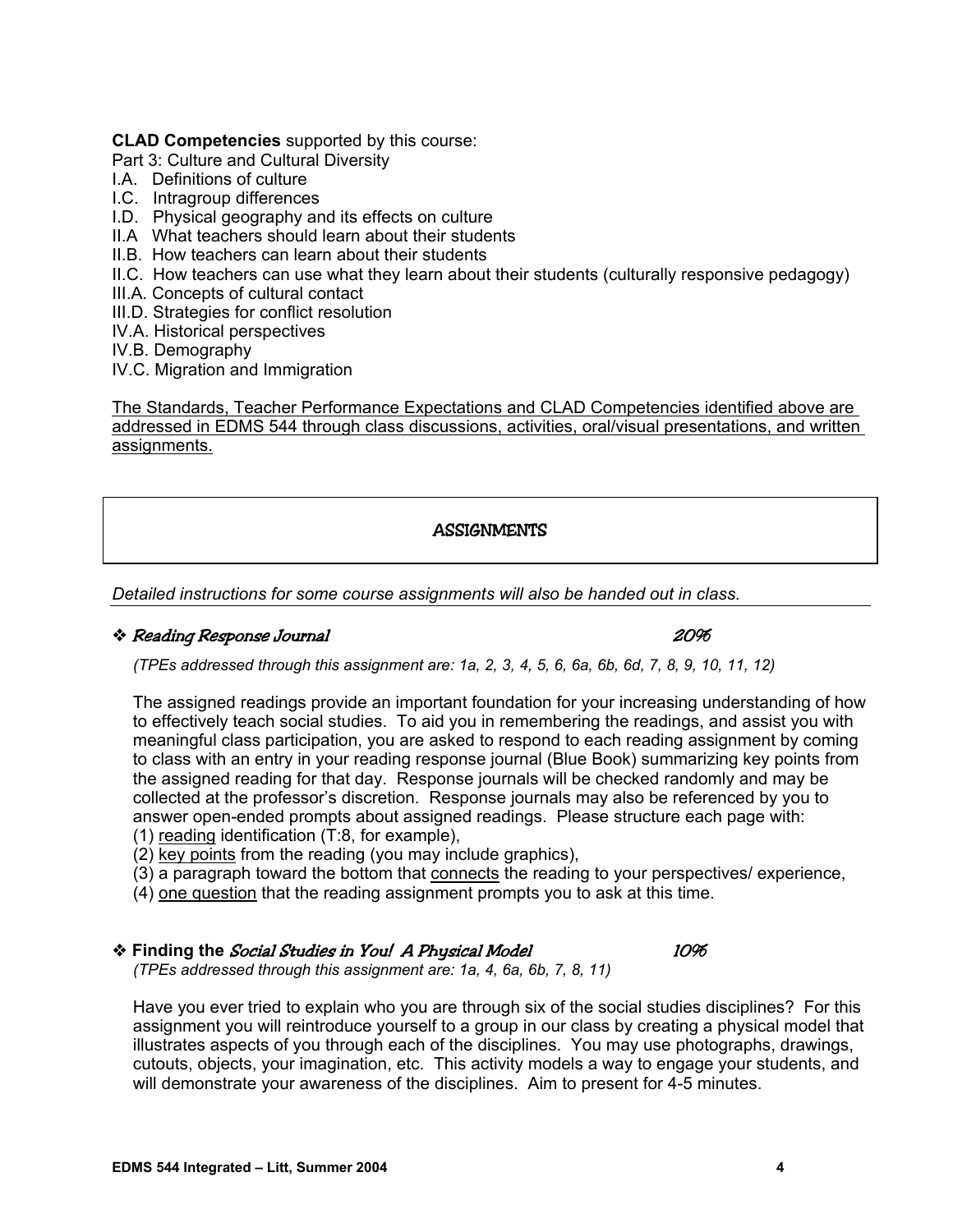# **The following assignments will link together and create a well-developed social studies unit plan:**

# $\bullet$  Book Chat  $20\%$

*(TPEs supported through this activity are: 1a, 4, 5, 6a, 6b, 7, 9, 15)* 

A wealth of children's literature exists that strongly supports the state standards for teaching social studies. This assignment will serve as the introduction to your unit. You will select *one book* from *Pages of the Past* appropriate for the grade level unit you will be developing. You will be required to present your book and explain how it can be used to advance children's thinking about the key social studies concept within your unit. Your handout will include a lesson plan that incorporates your book. (more details to come)

#### Community Resource / Field Trip Project 30% *(TPEs supported through this assignment are: 1a, 2, 3, 4, 5, 6a, 6b, 7, 9, 10, 13)*

In this assignment you will explore and share information about a field trip site in San Diego County. By designing a variety of pre, during, and post-trip teaching activities, you will be able to plan an educational (rather than purely recreational) field trip to enhance understandings within your unit (more details to come).

# Oral History Project 20%

*(TPEs supported through this assignment are: 1a, 2, 3,4, 5, 6a, 6b, 7, 8, 9, 10, 11)* 

Collecting oral histories is an exciting way to help children understand that "history" is found all around us and is being continually created. In this project, you will conduct an oral history interview about a topic that relates to your social studies unit, and describe an oral history project that addresses the essential questions of your unit.

To support your interview, you will bring to class on the designated day a primary source object (artifact, document, photographs, etc.) of significance to the person/topic of the interview. We will then create a "classroom museum".

| <b>Graded Assignments &amp; Participation</b> | Percentage |
|-----------------------------------------------|------------|
|                                               |            |
| Reading Response Journal                      | 20%        |
| Self Model                                    | 10%        |
| <b>Book Chat</b>                              | <b>20%</b> |
| <b>Community Field Trip</b>                   | 30%        |
| <b>Oral History Project</b>                   | 20%        |
|                                               |            |
| <b>TOTAL:</b>                                 | 1በበ%       |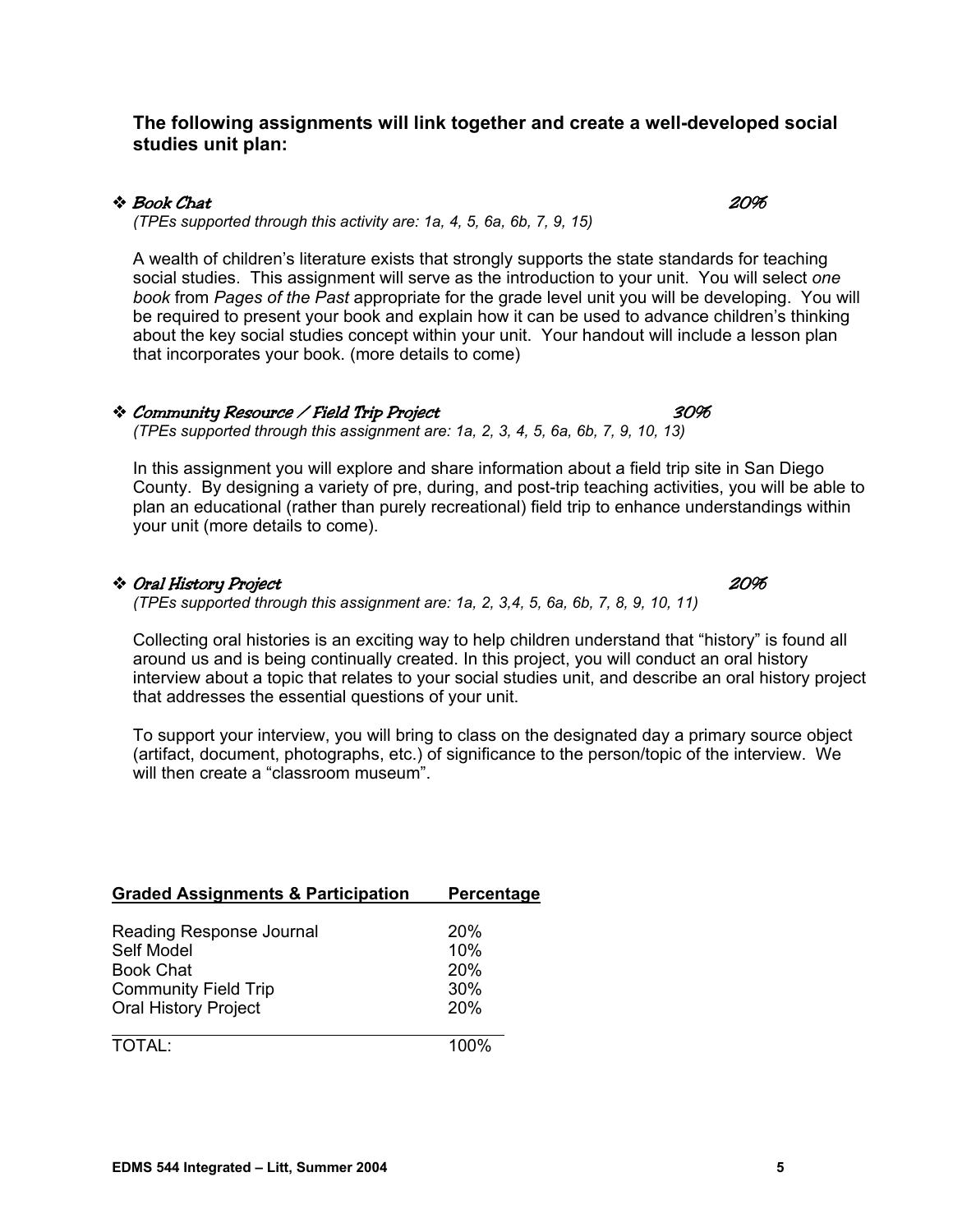#### Grading Rubric: "A" Students

1. Demonstrate serious commitment to their learning, making full use of the learning opportunities available and searching out the implications of their learning for future use.

2. Complete all assignments thoroughly and thoughtfully, receiving 3.5-4.0 averages on all assignments.

3. Make insightful connections between all assignments and their developing overall understanding of social studies concepts; they continually question and examine assumptions in a genuine spirit of inquiry.

4. Students show a high level of achievement of course goals.

# "B" Students

1. Simply comply with the course requirements and expectations.

2. Complete all assignments, usually thoroughly and thoughtfully, receiving 2.7 -3.4 average on all assignments.

3. Usually connect assignments to their developing overall understanding of social studies concepts; may be satisfied with accepting their learning as it is received without deeply examining assumptions or seeking a higher level of understanding of the implications.

4. Students show reasonable achievement of course goals.

# "C" Students

1. Demonstrate an inconsistent level of compliance to course requirements and expectations.

2. Complete all assignments with limited thoroughness and thoughtfulness, receiving 1.7-2.6 average on all assignments.

3. Make limited connections between assignments and their developing overall understanding of social studies concepts; may not be open to examining assumptions or implications and may actually dismiss the importance of the understanding of social studies concepts.

4. Attempt, but show limited progress in achieving course goals.

# **NOTES**

Students must meet the attendance requirements for the grade described. Attendance is a prerequisite for earning a particular grade. (refer to Professionalism/Dispositions)

Students falling in between grade levels will earn a "+" or "-",depending upon where they meet the criteria most fully.

You must maintain a B average (3.0 GPA) in your teacher education courses to receive a teaching credential from the State of California.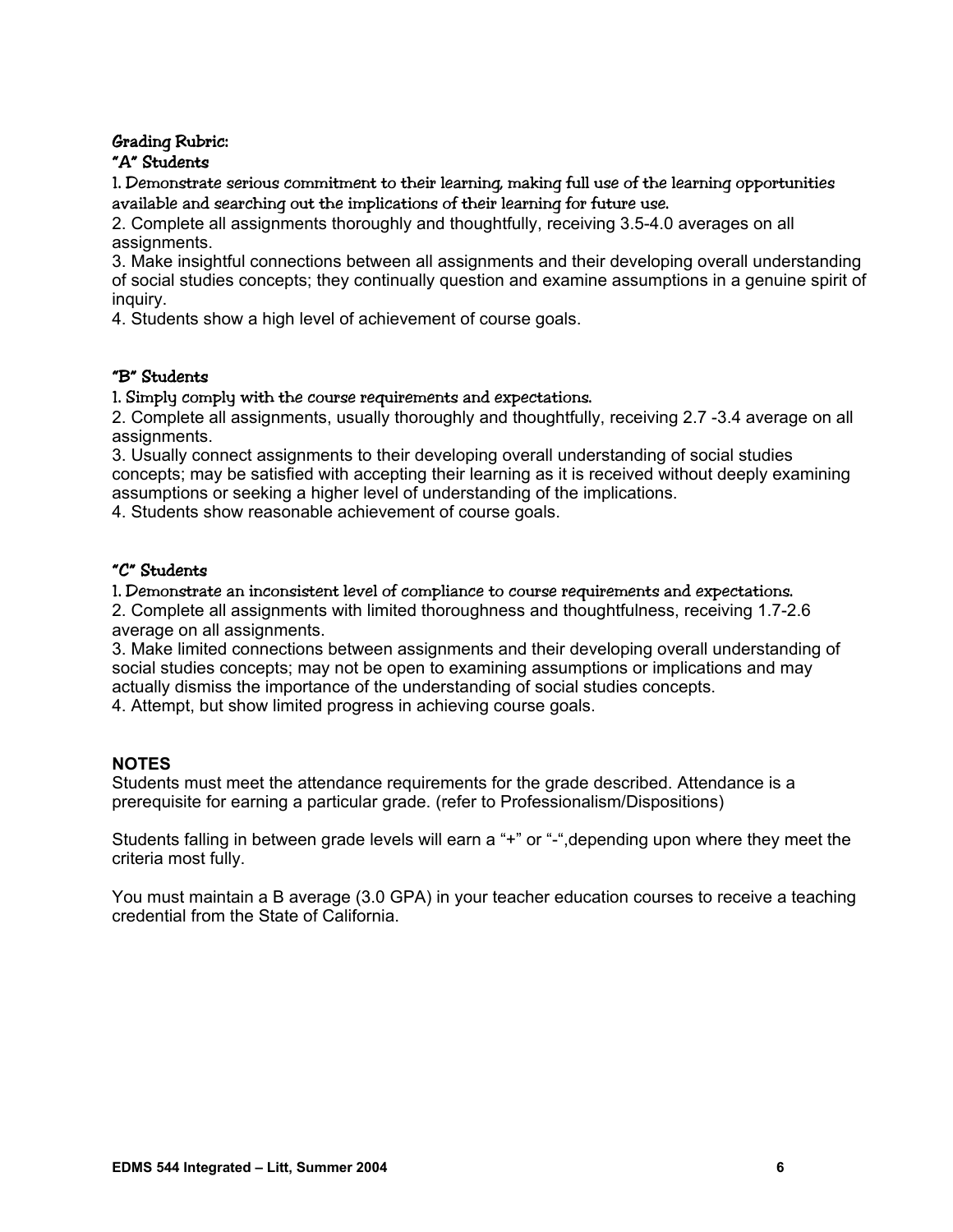#### California State University San Marcos COLLEGE OF EDUCATION **Mission Statement**

The mission of the College of Education Community is to collaboratively transform public education by preparing thoughtful educators and advancing professional practices. We are committed to diversity, educational equity, and social justice, exemplified through reflective teaching, life-long learning, innovative research, and ongoing service. Our practices demonstrate a commitment to student-centered education, diversity, collaboration, professionalism, and shared governance. *(adopted by COE Governance Community October, 1997)*

# **Attendance Policy**

Due to the dynamic and interactive nature of courses in the College of Education, all students are expected to attend all classes and participate actively. At a minimum, students must attend more than 80% of class time, or s/he **may not receive a passing grade** for the course at the discretion of the instructor. Individual instructors may adopt more stringent attendance requirements. Should the student have extenuating circumstances, s/he should contact the instructor as soon as possible. *(Approved: 12/19/97)* 

#### **CLAD Infusion**

In 1992, the College of Education voted to infuse Cross-cultural, Language and Academic Development (CLAD) competencies across the curriculum. The CLAD competencies are attached to the syllabus and the competencies covered in this course are highlighted.

#### **Disabled Student Services Office**

Students with disabilities requiring reasonable accommodations must be approved for services through the Disabled Student Services Office (DSS) in Craven Hall 5205 at (760) 750-4905 or TTY (760) 750-4909. Eligible students may contact John Segoria during his office hours or in a more private setting in order to ensure confidentiality.

#### **Statement on Plagiarism**

Any evidence of cheating or plagiarism (defined as presenting the words or ideas of others as your own) will result in a failing grade for that assignment and a letter regarding the incident to be placed in your file in the Dean of Student's Office. Please read "Academic Honesty" in Academic Regulations and CSUSM Policies (found in your catalog or student handbook) and see me if you have any more questions about what constitutes plagiarism or cheating. Note that on written assignments exact quotes must be placed in quotation marks. All quoted and paraphrased work must be cited in the text.